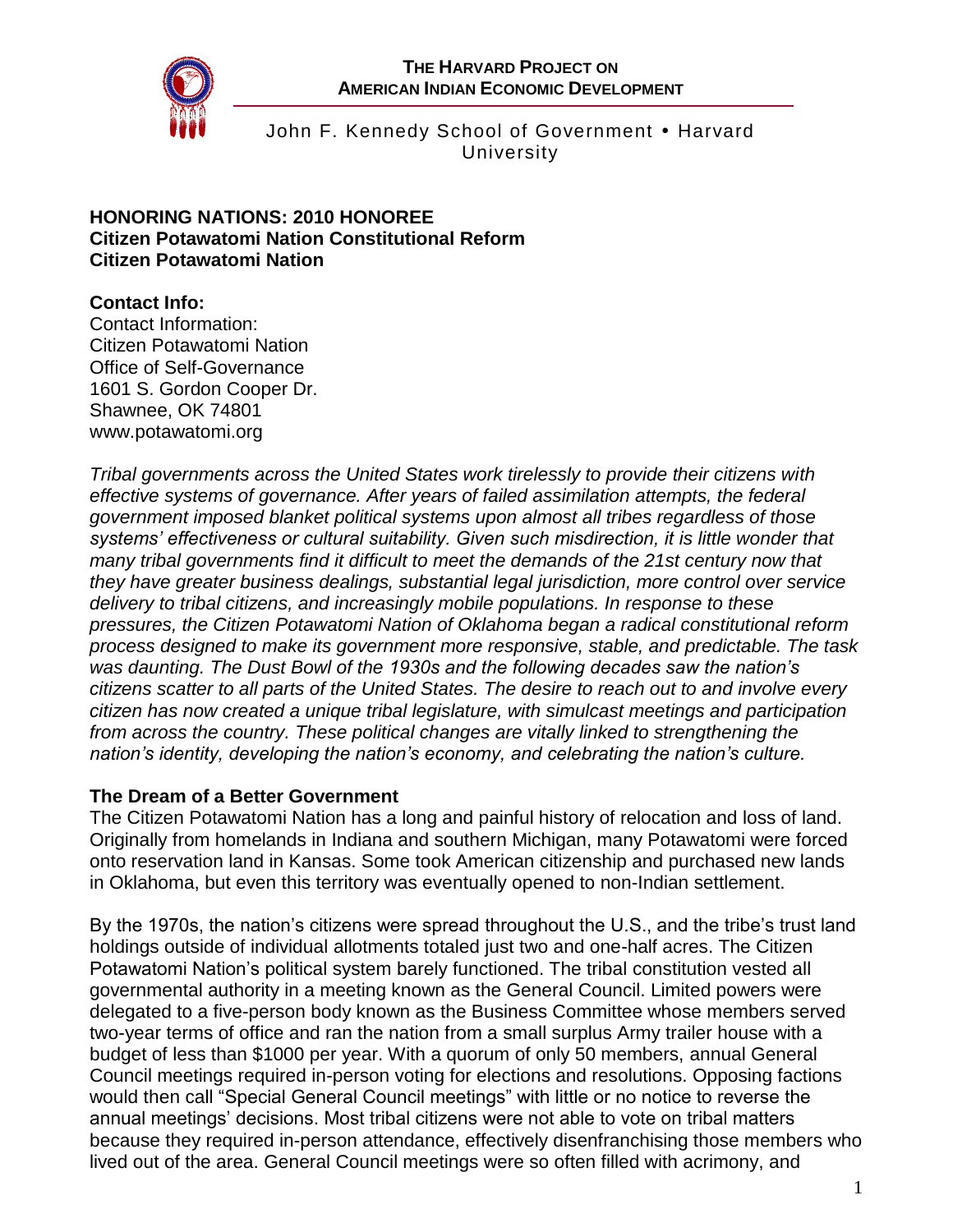sometimes violence, that even the 50 person quorum became difficult to achieve. There was no rule of law because the nation lacked codes and ordinances or the means to enforce them through a Tribal Court. Without checks and balances, this political system invited apathy, political turmoil, and abuse of power. When the nation started earning bingo profits, conflict soon erupted over the use of the money. A traumatic take-over of the government offices made it clear that how the nation was governed needed to change if it was to remain viable.

The Citizen Potawatomi thus embarked on a long-term, gradual process of constitutional change. In 1985, a new constitution made absentee voting possible. Still, many tribal citizens remained detached from the nation's affairs and voter turnout was low. At the same time, the nation's business interests were expanding and it began to provide services such as health care and housing to its citizens. In order to grow, the Citizen Potawatomi needed continuity and more capable institutions to ensure the political stability that would allow its businesses and other endeavors to thrive while also meeting the needs of *all* their citizens.

## **A Virtual Legislature Is Born**

In 2002, Citizen Potawatomi's leaders proposed radical changes to the constitution. These included abolishing the current political system, setting up a legislature, and giving a voice to those citizens residing outside of Oklahoma. With funding from the federal Administration for Native Americans program, the nation formed a technical workgroup and drafted the new constitution. Community members provided input on every step of the process via public meetings held in Oklahoma and elsewhere, and by responding to a questionnaire that was mailed to over 12,000 Citizen Potawatomi households across the United States. After many years of consensus-building, the new constitution was put to a vote in 2007. It was approved by 82.8% of the votes. The old five-person Business Committee was disbanded and replaced by a government with well-defined roles for the executive, legislative, and judicial branches.

The centerpiece of the reforms is the new legislature, which brings transparency to debates over the issues facing the nation. The executive representatives — a Chairman, Vice-Chairman, and Secretary Treasurer — are members of the legislature. This structure was designed to smooth the transition between the two governing systems. All meetings of the legislature are video streamed and archived on the Internet. As a result, citizens can follow Citizen Potawatomi politics wherever they live, whenever they can.

Unlike many tribal nations, every Citizen Potawatomi citizen living within the United States is represented in the new legislature. The legislature is deliberately balanced between sixteen elected representatives, eight who live inside and eight who live outside Oklahoma. All Citizen Potawatomi citizens can vote for the three members of the executive who must be Oklahoma residents. Voters living in Oklahoma elect five representatives at-large for their state. The rest of the country is divided into eight districts, each with about 2000 Citizen Potawatomi who elect one regional legislator. A citizen living in Phoenix, for example, votes for the nation's executive branch and for an elected representative in District 5, which covers Utah, Colorado, Arizona, New Mexico and parts of Texas. Since the legislators live all over the country, the nation has set up an innovative "virtual legislature." Sessions are held through video conferencing with a special split screen that allows representatives to see one another during their meetings.

Recognizing that the creation of a new government would be a work in progress, the 2007 Constitution removed the need for federally-supervised constitutional elections and Bureau of Indian Affairs approval of any future constitutional amendments. The Citizen Potawatomi Election Committee, already in place to supervise tribal elections, is now empowered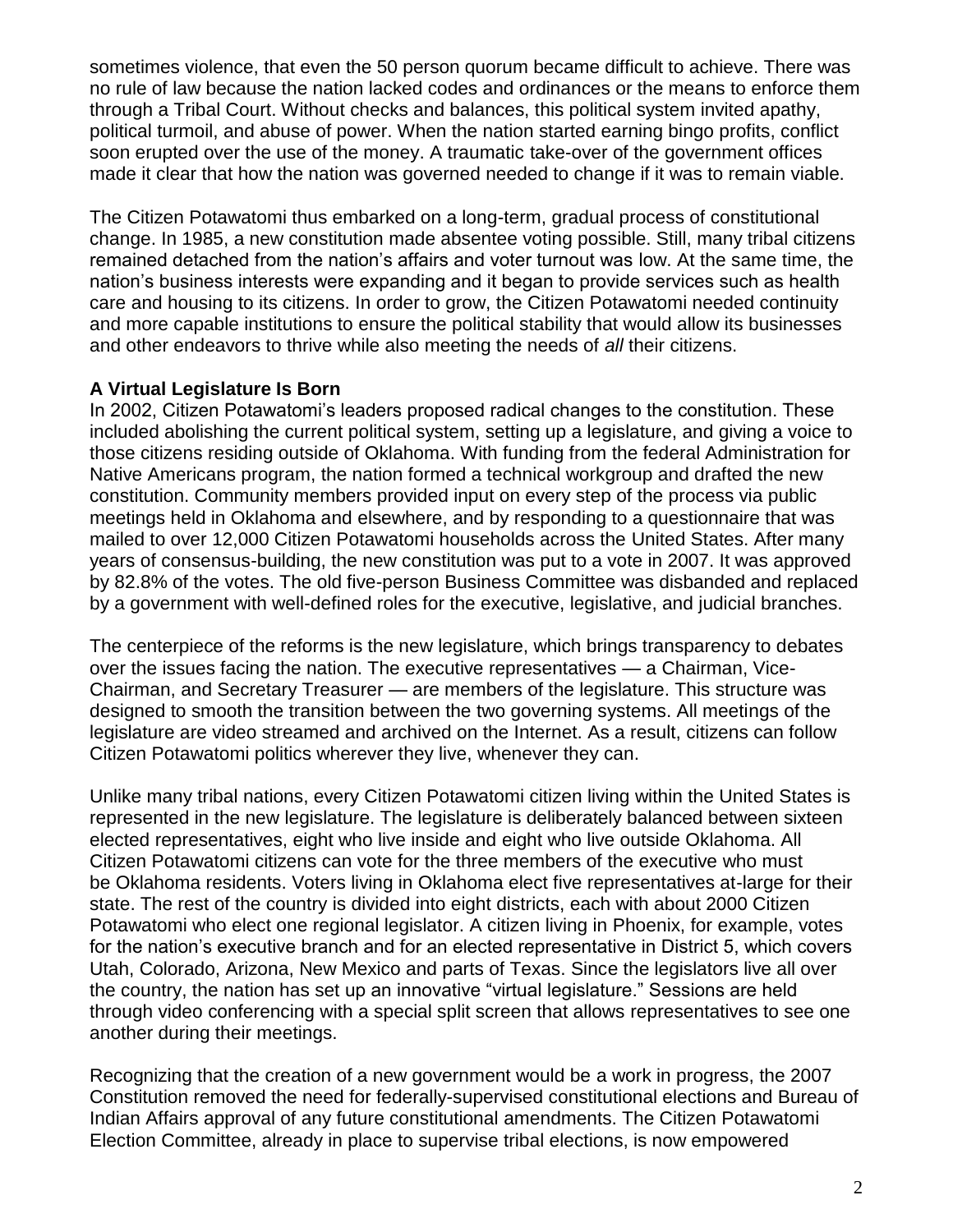to supervise constitutional elections. This change strengthens the nation's autonomy and allows Citizen Potawatomi to use its own election procedures. This avoids the high cost, low voter turn-out, and delays caused by holding separate constitutional elections under antiquated federal rules.

# **A Government for All Citizens**

At the heart of self-determination is the ability to govern oneself. A nation that creates new political institutions to better fit its needs carries out the most basic act of sovereignty. By moving to a legislative system of its own design, Citizen Potawatomi has left behind the dysfunctional government it inherited under federal domination. This potentially difficult transition was successful because leaders took the time and employed the methods needed to build consensus within the community. The end result is a political system that is reflective of its citizens. As one person involved in the process observed, "there is no shortcut for getting tribal member understanding and acceptance of such significant constitutional changes." Clearly, the new government is engaging citizens in a way that the previous system did not. In the three years before the reform, only five candidates ran for office. In the first three years after the new constitution came into effect, forty-eight candidates put their names forward.

Given the Citizen Potawatomi Nation's history of dispersal, connecting citizens to their roots is an overarching concern. The push to involve citizens living outside Oklahoma by giving them a voice in the nation's government is a truly remarkable feature of the latest constitutional reforms. Over 60% of the nation's 28,000 citizens live outside Oklahoma; enabling them to elect representatives in the legislature is a ground-breaking acknowledgment that non-residents are valuable members of the Citizen Potawatomi Nation and their voices matter. Although some citizens living in Oklahoma were initially nervous about giving "outsiders" an equal say in the nation's affairs, the new system benefits everyone and harnesses the skills of all citizens no matter where they choose to live. It means that a tribal citizen can to pursue graduate degree studies at UCLA or take a fantastic job in Wisconsin but still be an integral and important part of the nation.

Interestingly, one of the biggest effects of the political changes at Citizen Potawatomi has been an upswing of interest in cultural activities. Citizens, both within Oklahoma and from outside the state, have been requesting eagle feathers, holding naming ceremonies, and wanting to participate in language programs and cultural teachings. The Citizen Potawatomi Court has even had requests for rulings from citizens who live far away, but who want to honor their cultural and citizenship ties in divorce and child custody cases. For citizens living outside Oklahoma, the regional legislators have become a key point of contact for cultural activities, indicating that the changes to the government are helping to build the nation's distinct identity. One Citizen Potawatomi leader observes, "When we come into a place talking about government, the people want to talk about our culture and the stories. We tell them that paying attention to how we set up our government is the foundation for that."

# **Bringing the Lessons Home**

No matter how ineffective a political system is, change is possible. Many Native nations are looking to discard boilerplate governments not of their own making for self-designed systems that meet the particular needs of their own citizens and their responsibilities in the 21st century. The Citizen Potawatomi Nation has blazed a trail for other nations through a major constitutional reform process. With a new legislature that includes non-resident representation, all citizens can contribute their energy and knowledge to the nation no matter where they live. The nation's reforms and innovations make citizenship real for all Citizen Potawatomi.